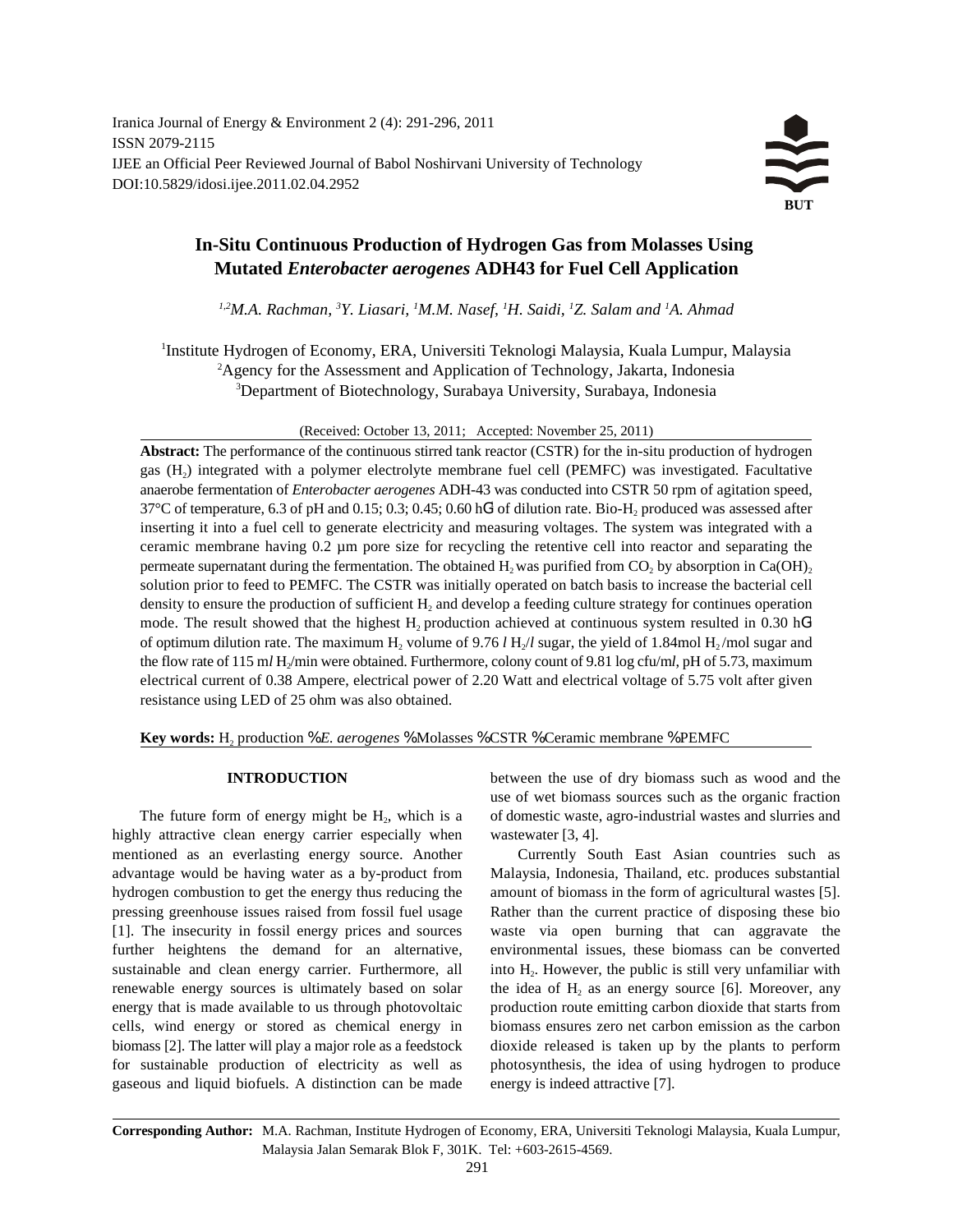limits its commercial application. This problem can be not reported). solved by combining the bio- $H_2$ -producing system with fuel cell system for electricity generation [8, 9]. The investigate the effect of dilution rate to biohydrogen possibility of converting  $H_2$  into electricity via fuel cells production in continuous stirred tank reactor (CSTR) makes the application of  $H_2$  energy very promising [10]. However, there is little information in the literature referred into a fuel cell to generate electricity. to direct fuel cell electricity generation from bio- $H_2$  In this study, the bio- H<sub>2</sub> produced inserted directly to a home-**MATERIALS AND METHODS** made proton-exchange-membrane fuel cell (PEMFC) for electricity generation. **Microorganism and Culture Condition:** H<sub>2</sub> producing

to produce  $H_2$  using a variety of substrates. Fermentation classical mutagenesis working and was maintained at of bacterium based on the used substrates in batch 80°C with 15 % glycerol. A synthetic medium used in this [11], 0.73 mol  $H_2$  mol xylose in batch culture, 6.0 mol  $H_2$  $H_2$  mol chitinous waste by C. puraputripicum M-21 [14], *thermocellum* 27405 [15] and 1.12 mol  $H$ <sub>/</sub> mol glycerol in biodiesel waste by *E. aerogenes HU-*101 [16]. On the medium. other hand, maximum H<sub>2</sub> production in continuous culture was 3.5 mol  $H_2$ /mol sugar in molasses by E. *aerogenes* E-82005 [17] and 3.0 mol  $H_2$ /mol lactose by C. thermolaticum [18]. and phosphate buffer boiled for 20 minutes, cooled

most widely used as inoculums for fermentative H<sub>2</sub> into serum bottles sealed with black butyl rubber production. Species of *Clostridium* are Gram negative, rod stoppers and then sterilized (18 min, 121°C). Molasses shaped strict anaerobes and endospore formers whereas and phosphate buffer autoclaved separately and *Enterobacter* are Gram negative and rod shaped injected into serum bottle. After the inoculation of 10 % facultative anaerobes [19]. In most of studies, pure of seed culture into serum bottles and adjustment of the cultures of bacteria were used for fermentative  $H_2$  pH to 6.8, the bottles were incubated at 37°C with 50 rpm production. These experiments were conducted in batch of agitation [23]. Seed culture was obtained by 40 ml of and glucose was used as substrate, however H<sub>2</sub> pre-culture of *E. aerogenes* ADH43 (OD =  $\pm$  0.82) before production from organic wastes is more desirable as it is the end of logarithmic growth phase was inoculated into feasible process for industrialization to realize the goal of 400 ml complex medium supplemented with 2 g/*l* total waste reduction and energy production. Thus, sugar of cane molasses and then incubated at 37<sup>°</sup>C, 120 fermentative  $H_2$  production by pure cultures using organic wastes is widely recommended [20]. fermentation time.

In our previous study, the vial bottles fermentation of *E. aerogenes* ADH43, sugarcane molasses used as carbon **Analysis:** The number of bacterial colonies was measured sources. It was shown that by feeding  $0.5 l 4 %$  (v/v) of by the method of total plate count (TPC). Gas volume sugar cane molasses into 3 *l* of working volume of batch measurements made using respirometer connected with reactor at 5 and 12 hrs fermentation, the flow rate and yield of H<sub>2</sub> production increased nearly 1, 3-fold and 1.5fold compared to batch reactor, respectively. It also indicated, that a maximum current of 0.40, electrical power reacted with  $Ca(OH)_2$  to form  $CaCO_3$ , while  $H_2$  got into the of 2.42 Watt and a maximum electrical voltage of 6.03 volt respirometer containing a saturated NaCl as follows:

The difficulty of storing and transporting bio-  $H_2$  after given a resistance using a LED of 15 ohm (Data are

The main objective of present work was to system. The produced biohydrogen was directly inserted

Potential of various pure cultures had been exploited bacteria of *E. aerogenes* ADH-43 was obtained by culture leads to the highest production yield of  $H_2$  as contained (per liter) was included as follows: 7.0g K<sub>2</sub>HPO<sub>4</sub>, follows: 3.31 mol H<sub>2</sub>/ mol glucose by *E. cloacae* DM  $11 \t1.0$  g (NH<sub>4</sub>)<sub>2</sub> SO<sub>4</sub>, 0.25g MgSO<sub>4</sub>.7H<sub>2</sub>O, 0.021g CaCl<sub>2</sub>.2H<sub>2</sub>O,  $/ 0.029$ g Co(NO<sub>3</sub>)<sub>2</sub>.6H<sub>2</sub>O, 0.039g Fe(NH<sub>4</sub>)<sub>2</sub> SO<sub>4</sub>.6H<sub>2</sub>O, 0.172mg mol sucrose by *E. cloacae* II-BT-08 [12], 9.95 mmol H<sub>2</sub>/ Na<sub>2</sub>Se0<sub>3</sub>, 0.02 mg NiCI<sub>2</sub>, 0.5g MnCl<sub>2</sub>.4H<sub>2</sub>O, 0.1g H<sub>3</sub>BO<sub>3</sub>, COD in starch by *C. acetobutylicum* CGS 2 [13], 2.2 mol  $0.01g$  AlK(SO<sub>4</sub>)<sub>2</sub>.12 H<sub>2</sub>O, 0.001g CuCl<sub>2</sub>. 2H<sub>2</sub>O, 0.5g / mol chitinous waste by *C. puraputripicum* M-21 [14], Na<sub>2</sub>EDTA.2H<sub>2</sub>O and 2.0mg nikotenic acid [21]. A complex 2.3 mol H<sub>/</sub> mol glucose in cellulosic biomass by *C*. medium was prepared by adding 2% of reducing sugar of molasses or equal to 4% of total sugar to synthetic

A modified hungate technique combined with serum bottle technique [22] was used to culture the bacterium anaerobically. The medium without molasses Members of *Clostridium* and *Enterobacter* were on ice with continuous bubbling of N<sub>2</sub> gas, dispersed rpm, 8 hours of temperature, agitation time and

> were formed and flowed through the hose into the the holes on the top of the fermentor. Gas of  $CO$ , and  $H_2$ Erlenmeyer containing a solution of Ca(OH)<sub>2</sub>. Gas of CO<sub>2</sub>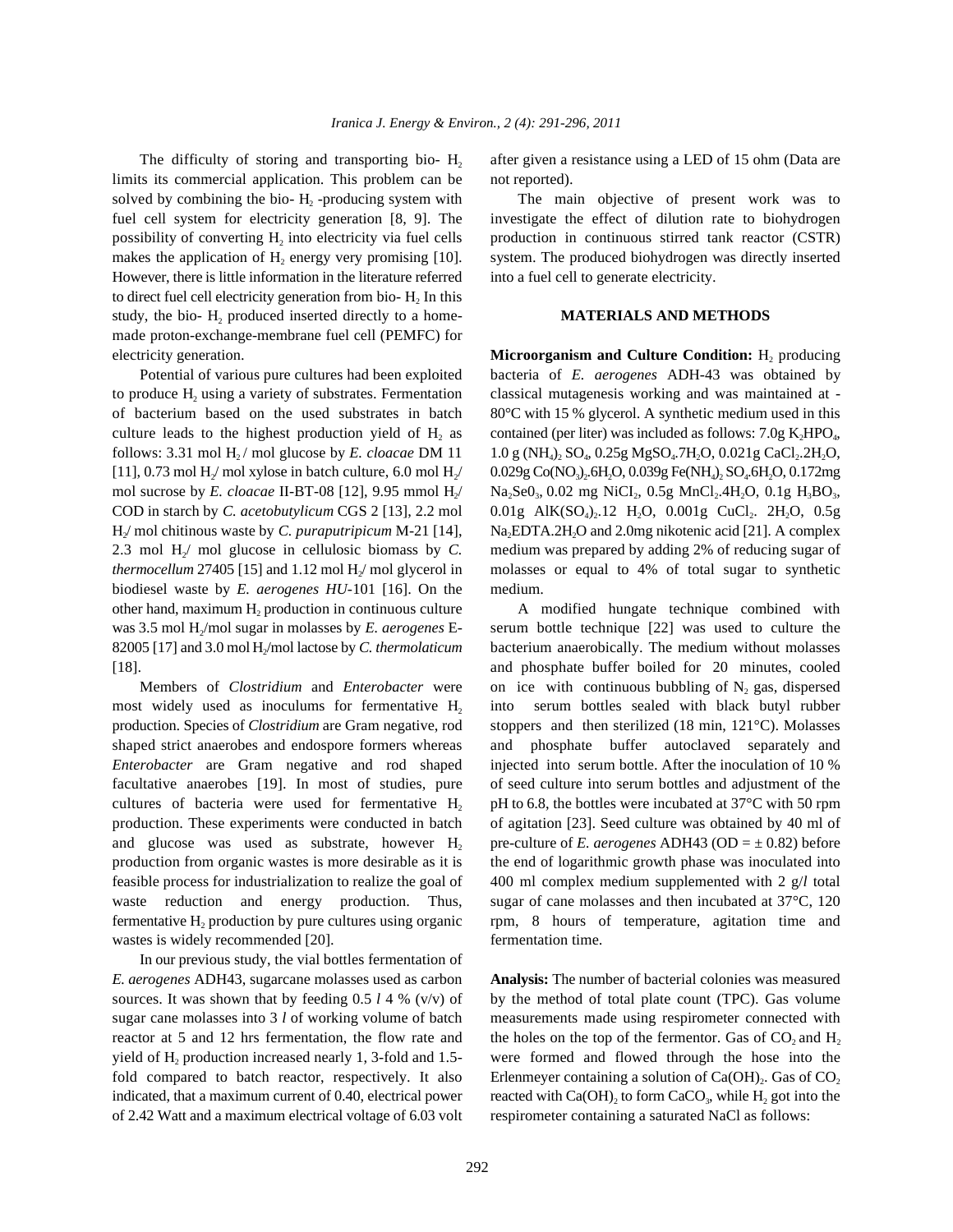$$
CO_2(g) + Ca(OH)_2(l) 6 CaCO_3 + H_2(g) \tag{1}
$$

The amount of  $H_2$  produced is shown by the difference in volume between the cylinders in a NaCl to 6.8. The temperature and agitation rate were maintained solution (small cylinder) with the outer cylinder (large 37°C and 40 rpm, respectively. After 6 h of incubation in cylinder) on the respirometer. A volume of  $H_2$  is calculated based on the difference in volume that occurs due to gas feeding sterilized fresh medium. The flow rate was sharply pressure cylinder  $H_2$  between the large and small increased in order to have the dilution rate of 0.15; 0.30; cylinders. The concentration of  $CO<sub>2</sub>$  and  $H<sub>2</sub>$  were determined by gas chromatography (GC 8A, Shimadzu anaerobic conditions. Evolved gas and effluent liquid Kyoto) equipped with a thermal conductivity detector were discharged from the top of the reactor. A quasi- [24]. Total sugar (TS) and reducing sugars  $(RS)$  were measured by phenol sulfuric method [25]. evolution rate and the amount of evolved electricity. The

of 7*l* stirred tank reactor with a working volume of 4*l* was purification unit consists of absorber filled with zeolites, used for the continuous culture. A volume of 400 ml seed silica and calcium hydroxide in order to decrease H<sub>2</sub>O and culture was inoculated into 3.6 *l* fermentation media  $CO_2$  contents. After passing through purification system, containing sterile complex medium supplemented with 99 % purity of  $H_2$  was achieved. While the flow rate 4 g/*l* total sugar of cane molasses. The ceramic membrane reached in steady state, the next dilution rate was with 0.2 µ pore size was also set together for recycling of selected. The total running period for the culture was retentive cell into reactor and separating of permeate 2 days. The changing of dilution rate was performed by supernatant such as acids and alcohols when the peristaltic pump. Flow rate of pump can be estimated from batch and continuous culture were carried out. the dilution rate with the Eq. (2):

The cells were cultivated anaerobically by replacing the were cultivated anaerobically. The initial pH was adjusted batch culture, continuous cultivation was initiated by **Stirred Tank Reactor and Fuel Cell Installation:** Amount H<sub>2</sub>O were analyzed using Gas Chromatography. The gas phase with  $N_2$  gas at the start of the culture and cells 0.45; 0.60 h  $G<sup>1</sup>$  (in sequence) with a peristaltic pump under steady state was confirmed based on a constant  $H_2$ gases which contained 60% of  $H_2$  and 40 % of  $CO_2$ ,  $N_2$  and



Fig. 1: Schematic diagram for biohydrogen production process and its application in PEM fuel cell stack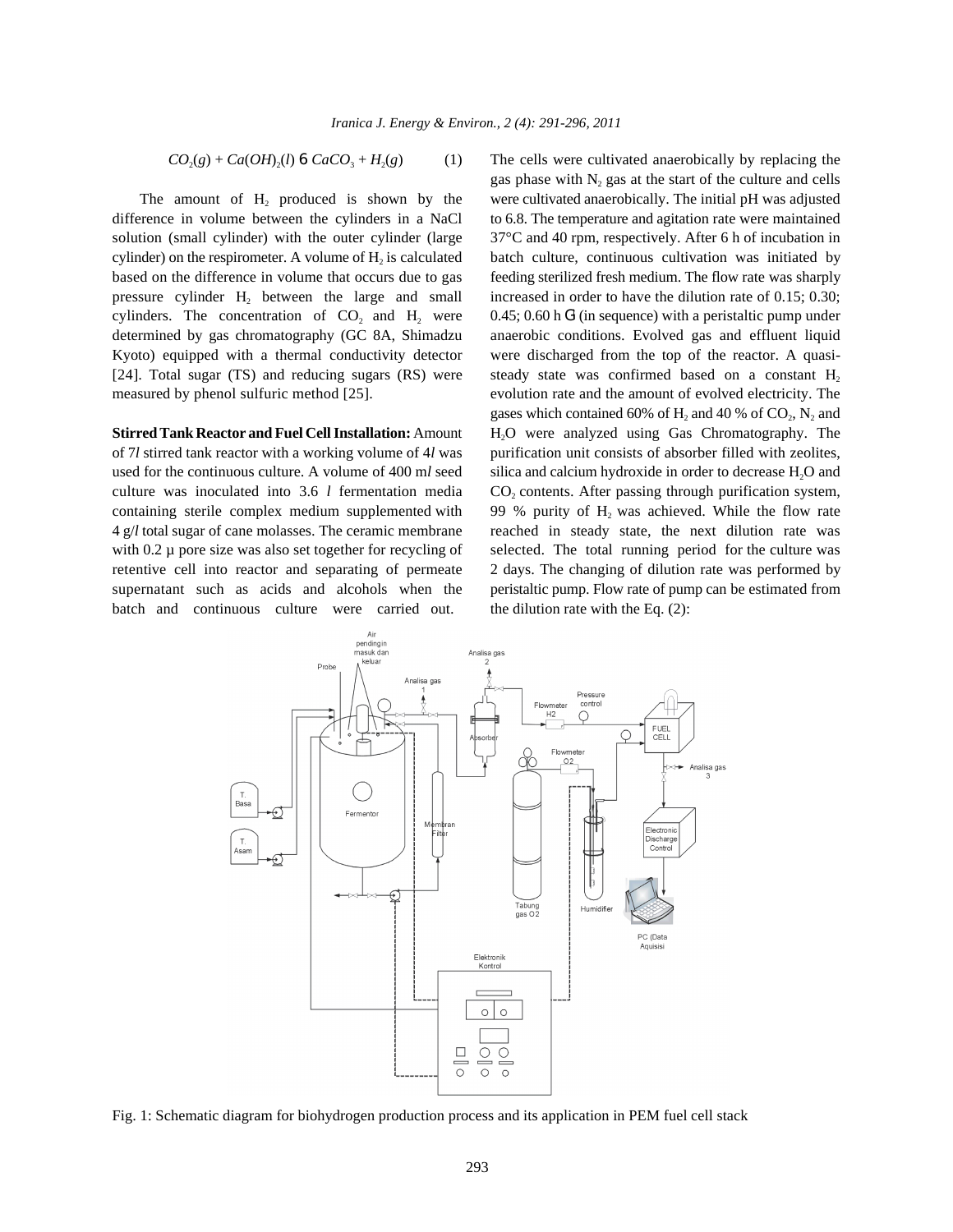$D(hG^{1})$  = Flow rate of pump  $(l/h)$  / Working volume  $(l)$  (2)

Measurements were performed on optical density, viable cell count,  $H_2$  production, pH, sugar reduction, total sugar. The  $H_2$  produced was introduced into PEMFC, voltage was assessed after given resistance using LED of 25 ohm. The described experiment was reproduced for three times.

FC performance needs a High humidity of  $H<sub>2</sub>$  but water flooding may affect. Thus, water management inside used from Electrochem Co., which is consist of 4 with Varying Dilution Rate Membrane Electrode Assembly (MEA). The schematic diagram for biohydrogen production and its application in were described based on the fermentation time. Flow rate

Table 1 shows the growth curve of *Enterobacter aerogenes* ADH-43 using a batch culture system at the indicated that the sugar perfectly consumed. With an reactor volume, 4 *l*, 37°C, 6.8 of pH and 2 % of molasses increase in D, the pH showed an opposite changes from concentration. As well as gram-negative is growing faster 6.13 to 5.73 associated with increased formation of acetic than Photosynthetic microorganisms, Phase lag was only acid and lactic acid as well as an increased number of about 2 hours and H<sub>2</sub> being produced during the early log colonies from 8.93 to 9.60log cfu/ml. It showed that sugar phase is approximately 2 hours. Microorganisms from cane molasses was utilized for cell growth and enhanced growth along with rising  $H<sub>2</sub>$  production and the sugar consumed up to 6 hours of fermentation time. The produces 2,3-butanediol (BD), ethanol and organic acids pH values of 6.1-6.3 were ideal for the production of  $H_2$ [19]. Fresh 2 % molasses was pumped towards the end of acids produced by *E.* aerogenes decrease pH of the log phase of microbial growth, or about 6 hours into fermentation medium. the fermentation time, at the time stability of the H<sub>2</sub> For the second pattern in which dilution rate was

**and Reduction Sugar:** In this study, after 6 h of pH to be 5.93 and 8.82 log cfu/m*l* fall in the number of incubation in batch culture system, continuous colonies. In the last pattern to retain  $D$  at 0.60 hG<sup>1</sup>, the cultivation was initiated by feeding sterilized sugar cane number of colonies dropped very drastically and the fresh medium at the dilution rate of 0.15; 0.30; 0.45; effluent pH rose with increased RS and TS. A decrease in  $0.60$  hG<sup>1</sup> (in sequence). In Fig. 2, the effect of dilution rate on total colony of *E. aerogenes* ADH 43, pH, total sugar According to this figure, in the CSTR, operation at a high and reduction sugar during fermentation in CSTR system dilution rate or short residence time can lead to washout.





PEM fuel cell stack is shown in Fig. 1. pump changed at minute 400, 600, 800 and 1000 to achieve **RESULTS AND DISCUSSION** In pattern 1, with rising of D from 0.15 to 0.30 and finally **Fermentation Performance in Batch Culture System:** showed the reduction for sugar and even when D is production and the produce H<sub>2</sub>, organic acids and alcohol. *E. aerogenes* (lactate, acetate and formate) besides  $H_2$  [16, 17] Organic dilution rate of 0.15, 0.30, 0.45 and 0.60  $hG<sup>1</sup>$ , respectively. to  $0.45 \text{ hG}^1$ , the number of colonies increased. It also  $0.45$  hG<sup>1</sup>, the reduction of sugar is close to zero. It

production of about  $42 \text{ m}/\text{H}_2/\text{min}$ . increased from 0.45 to 0.60 hG<sup>1</sup>, the amount of sugar **Effect of Dilution Rate to Total Colony, pH, Total Sugar** reducing sugar in effluent. It is also associated with rising total colony leads to washout at higher dilution rates. consumed was decreased with increasing total sugar and

Table 1: Fermentation growth and production during batch culture of *E. aerogenes* ADH-43

| Time (hr)      | OD (log CFU/ml) | pH  | RS(%) | TS(%) | Flow rate $H_2$ (ml $H_2$ /min) |
|----------------|-----------------|-----|-------|-------|---------------------------------|
| $\mathbf{0}$   | 5.45            | 6.5 | 2.0   | 3.0   |                                 |
| ↑<br>∼         | 6.5             | 6.3 | 1.8   | 2.9   |                                 |
| $\overline{4}$ | 7.5.            | 6.2 | L.)   | 2.8   | 26                              |
| 6              | 7/0.6           | 6.2 | 1.0   | 2.0   | 42                              |
|                |                 |     |       |       |                                 |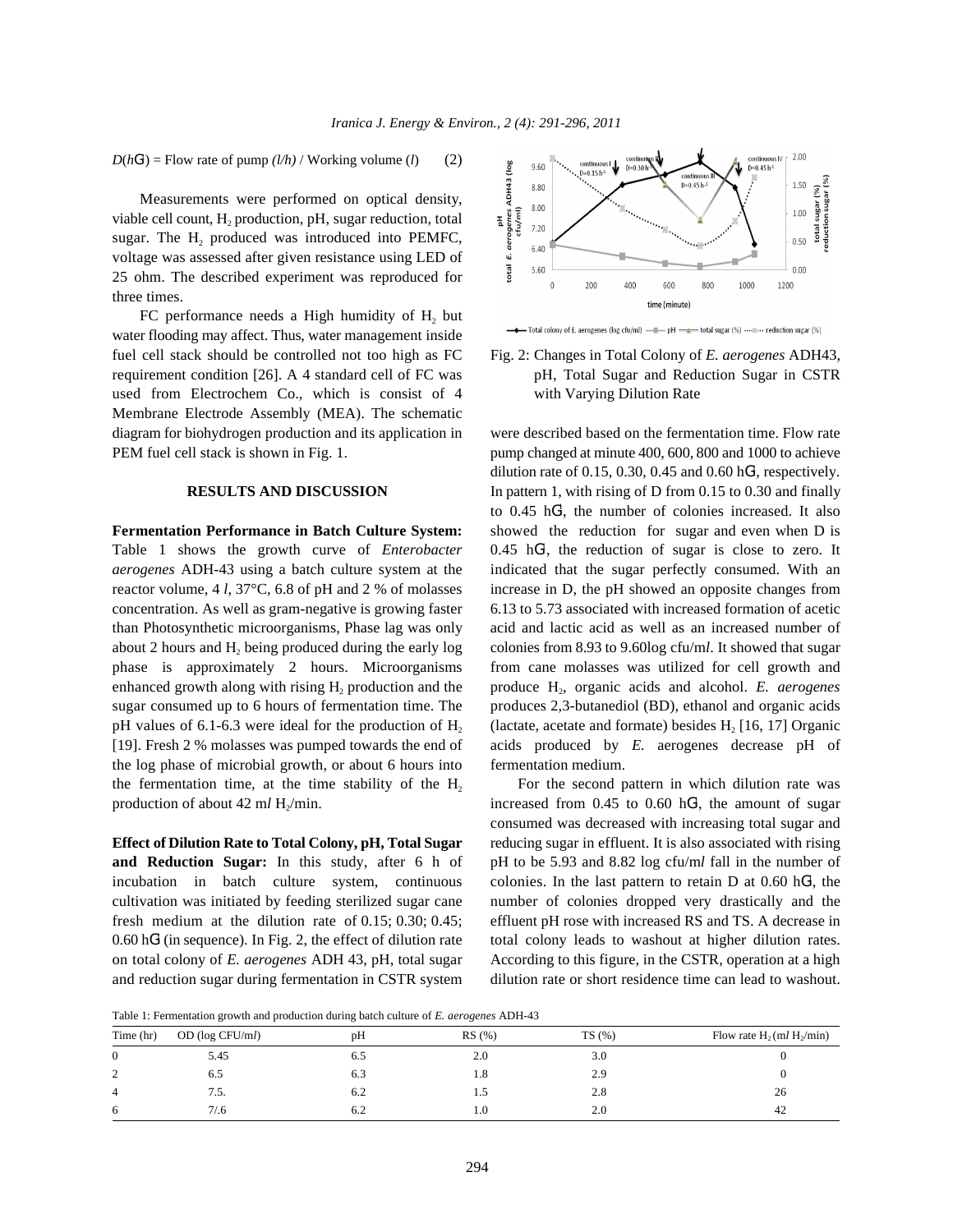

Fig. 3: Changes in  $H_2$  flow rate and  $H_2$  volumetric in CSTR with varying dilution rate



Fig. 4: Changes in electrical current, voltage and power in CSTR with varying D

**Effect of Dilution Rate in H<sup>2</sup> Production:** Fig. 3 described changes in H<sub>2</sub> production by *E. aerogenes* ADH 43 in continuous culture with varying dilution rate. This figure, as well as Fig. 1 for pattern 1, with the increase in D from 0.15 to 0.30 and then finally to 0.45  $hG<sup>1</sup>$ , flow rate of  $H<sub>2</sub>$ formation was increased nearly linear from 70 to 110 m*l*/min and also identical for the volume of H<sub>2</sub> production. Conversely, an increase in  $D$  up to 0.60  $hG<sup>1</sup>$  and maintained it in such away, the washout reached only 10 ml/min, even if production of H<sub>2</sub> continued no longer. Therefore, these disadvantages may cause operational instability and limit  $H_2$  production.  $H_2$  production in a CSTR operation has some drawbacks. In general, a CSTR system is very sensitive to environmental changes (i.e., pH, HRT) [10].

The highest  $H_2$  production was obtained at dilution rate  $0.45 \text{ hG}^1$ , resulted a maximum  $\text{H}_2$  volume of  $9.76 \text{ lH}_2/\text{l}$ sugar (1.84 mol H<sub>2</sub>/mol sugar), maximum flow rate of 114.66 ml H<sub>2</sub>/minute.

**Electricity Generation via PEMFC:** In this study, the CSTR H<sub>2</sub>-producing system was combined with PEMFC to generate electricity. Levin *et al.* [15] pointed out that choosing a PEMFC system to produce electricity from biohydrogen is based on the idea that the best use of biohydrogen systems might be as a means of delivering small, distributed power systems to communities. They also estimated that if a continuous biohydrogen system

can deliver enough  $H_2$  to power a PEMFC for 24 h for at least one year; then, the biohydrogen system could have a truly useful and potentially commercial application. In our previous study, biohydrogen production using the fed-batch system was inserted into PEMFC to generate electricity. It resulted in a total  $H_2$  volume of 13.61  $l H_2/l$ sugar, total yield H, of 3.84 mol H $/$  mol sugar, flow rate of  $39.73$  ml H<sub>2</sub>/minute and a maximum current of 0.40, electrical power of 2.42 Watt and a maximum electrical voltage of 6.03 volt after given a resistance using a LED of 25 ohm. Dark fermentation is known to be the most promising way of mass production of  $H<sub>2</sub>$ , thereby feasible for continuous electricity generation via PEMFC [26].

In this CSTR system,  $H_2$  from respirometer was fed to the PEMFC device to generate electricity that turned on the light on the LED 25 ohm. The highest electricity generation was obtained at dilution rate 0.30/h, resulted a maximum electrical current of 0.38A, electrical power of 2.20 Watt and electrical voltage of 5.75 volt after given resistance using LED of 25 ohm. It could be the highest  $H_2$ produced at dilution rate 0.30; so, the higher  $H_2$  inserted into fuel cell, the higher electricity generated.

## **CONCLUSION**

In this paper, we investigated the effect of dilution rate to biohydrogen production in continuous stirred tank reactor (CSTR) system. The produced biohydrogen was directly inserted into a fuel cell to generate electricity. The maximum H<sub>2</sub> volume of 9.76  $l$  H<sub>2</sub>/total sugar, the yield of 1.84mol H $/mol$  total sugar and the flow rate of 114.66 ml  $H_2/m$ inute were obtained at dilution rate 0.30h $G^1$ . Furthermore, colony count of 9.81 log cfu/m*l*, pH of 5.73, maximum electrical current of 0.38 A, electrical power of 2.20 Watt and electrical voltage of 5.75 volt after given resistance using LED of 25 ohm were also achieved.

### **REFERENCES**

- 1. Fan, Y.T., C.L. Li, J.J. Lay, H.W. Hou and G.S. Zhang, 2004. Optimization of initial substrate and pH levels for germination of sporing hydrogen-producing anaerobes in cow dung compost. Bioresource Technol., 91: 189-193.
- 2. Chen, C.C., C.Y. Lin and J.S. Chang, 2001. Kinetics of hydrogen production with continuous anaerobic cultures utilizing sucrose as the limiting substrate. Appl. Microbiol. Biotechnol., 57: 56-64.
- 3. Kapdan, I.K. and F. Kargi, 2006. Bio-hydrogen production from waste materials. Reviews. article, Enzyme and Microbial Technology J., 38: 569-582.